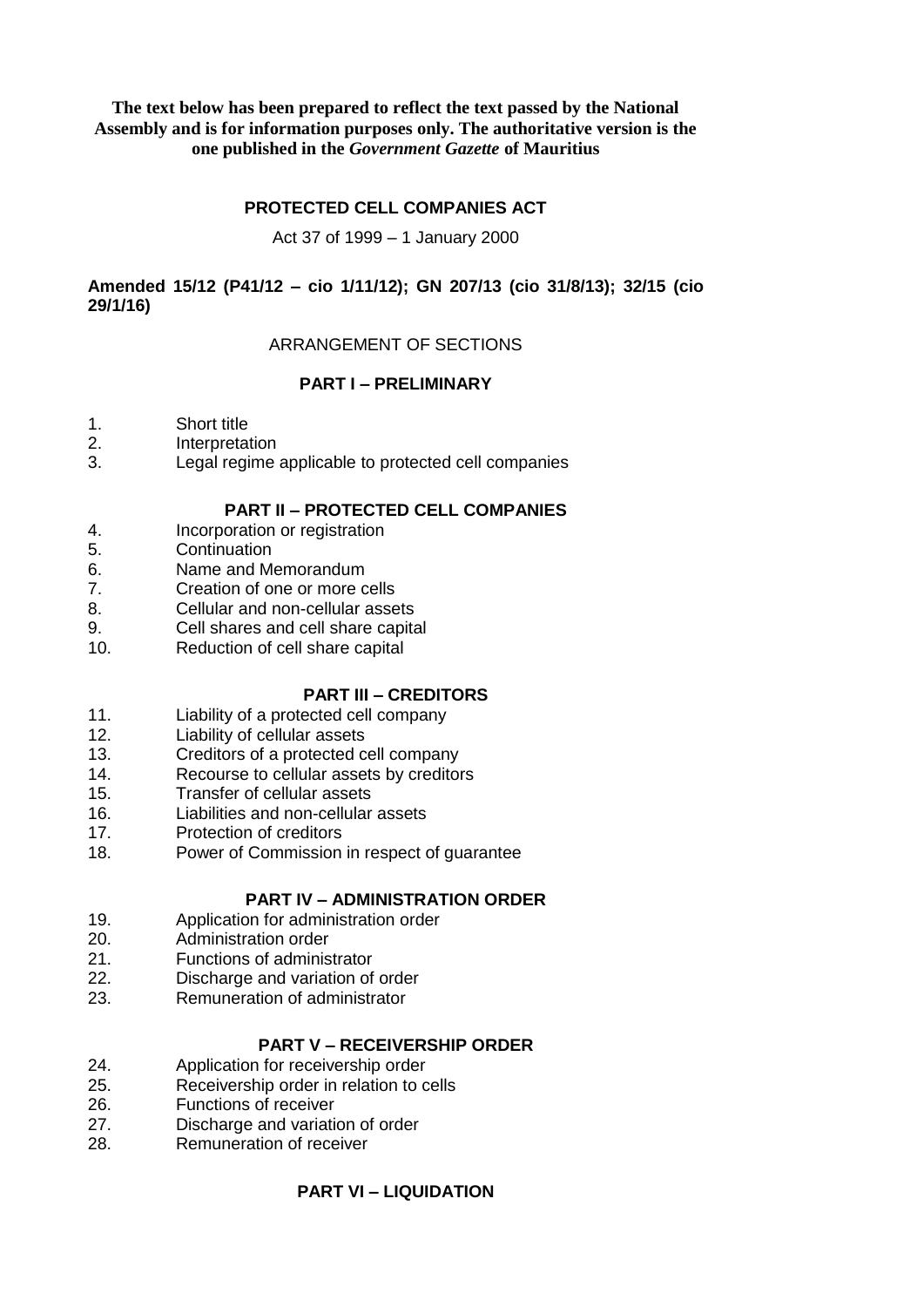29. Liquidation of a protected cell company

# **PART VII – MISCELLANEOUS**

30. Regulations

 $31.$ **Schedule** 

# **PROTECTED CELL COMPANIES ACT**

# **PART I – PRELIMINARY**

# **1. Short title**

This Act may be cited as the Protected Cell Companies Act.

### **2. Interpretation**

(1) In this Act—

"Articles" means the Articles of Association of a protected cell company registered with the Registrar;

"cell" means a cell created by a protected cell company for the purpose of segregating and protecting cellular assets;

"cell shares" means shares created and issued by a protected cell company in respect of one of its cells;

"cell share capital" means the proceeds of issue of cell shares;

"cellular assets", in relation to a protected cell company, means the assets of the company attributable to the company's cells;

"cellular dividend" means a dividend payable by a protected cell company in respect of cell shares;

"Commission" means the Financial Services Commission deemed to have been established under the Financial Services Act;

"Court" means the Bankruptcy Division of the Supreme Court;

"creditors" includes present, future and contingent creditors;

"global business" has the same meaning as in the Financial Services Act;

"liability" includes any debt or obligation;

"Minister" means the Minister to whom responsibility for the subject of financial services is assigned;

"non-cellular assets" means the assets of the company which are not cellular assets;

"protected cell company" means a company incorporated, registered by way of continuation or converted as such;

"Registrar" has the same meaning as in the Companies Act.

(2) Subject to this Act, any word or expression defined in the Companies Act and the Financial Services Act have the same meaning in this Act.

[S. 2 amended by s. 46 (8) (b) of Act 13 of 2001 w.e.f. 1 December 2001; s. 362 (3) (a) of Act 15 of 2001 w.e.f. 1 December 2001; s. 132 (3) (a) of Act 21 of 2005 w.e.f. 28 September 2007; s. 97 (8) (b) of Act 14 of 2007 w.e.f. 28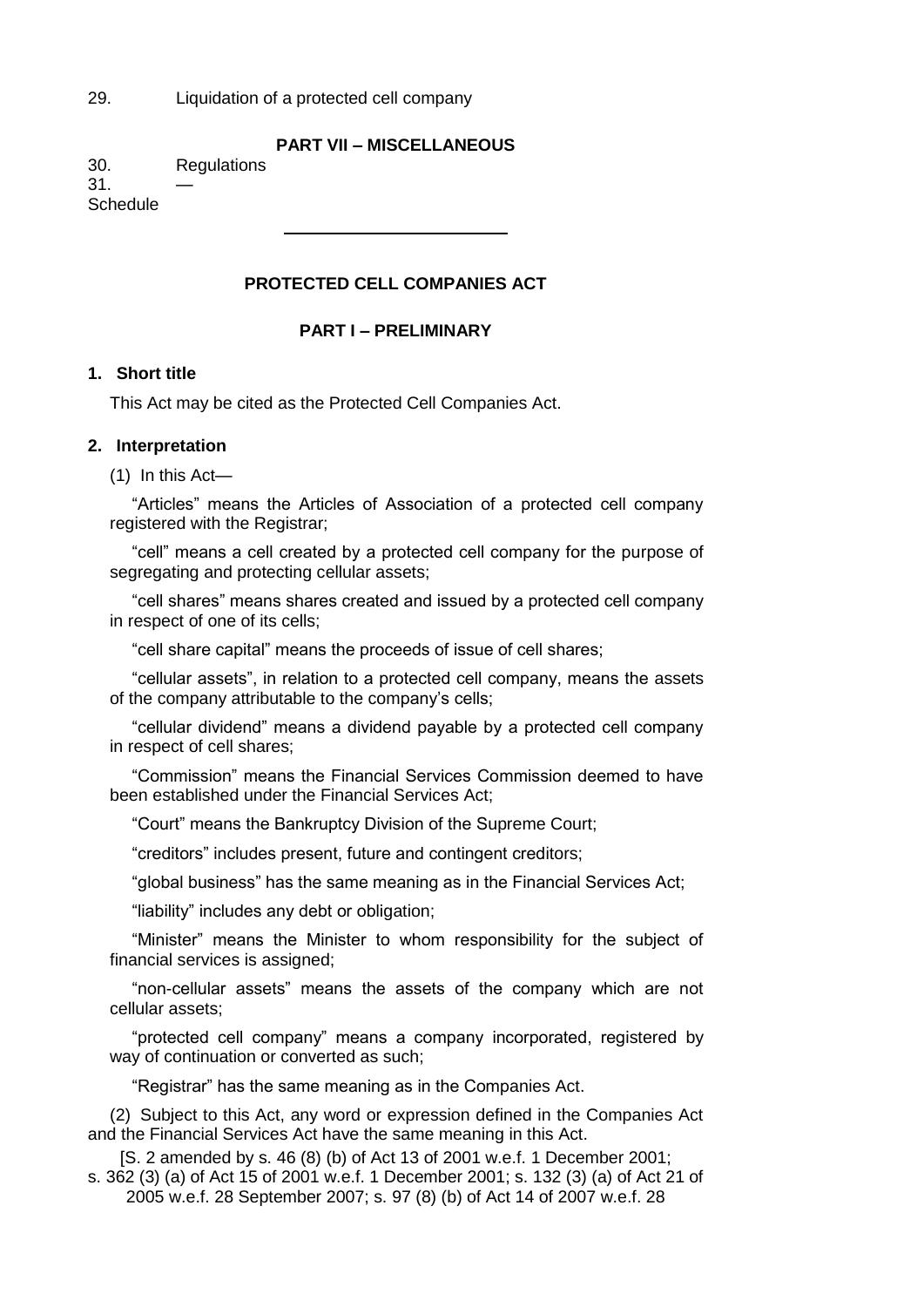# **3. Legal regime applicable to protected cell companies**

Subject to this Act—

- (a) the Financial Services Act in so far as it relates to Part  $X$ ;
- (b) the Companies Act, in so far as it relates to a company holding a Category 1 Global Business Licence under the Financial Services Act;
- (c) the Securities Act in so far as it relates to such class or classes of company as may be prescribed,

shall apply to protected cell companies.

[S. 3 repealed and replaced by s. 46 (8) (c) of Act 13 of 2001 w.e.f. 1 December 2001; amended by s. 362 (3) (b) of Act 15 of 2001 w.e.f. 1 December 2001; s. 156 (11) (c) of Act 22 of 2005 w.e.f. 28 September 2007; s. 97 (8) (c) of Act 14 of 2007 w.e.f. 28 September 2007.]

# **PART II – PROTECTED CELL COMPANIES**

# **4. Incorporation or registration**

(1) For the purposes of conducting a business activity specified in the Schedule and subject to such restrictions as are imposed therein—

- (a) a company may be incorporated under the Companies Act as a protected cell company; or;
- (b) a company established in a jurisdiction other than Mauritius may be registered by way of continuation as a protected cell company; or
- (c) an existing company may, if it is authorised by its constitution, be converted into a protected cell company.

(2) For the purposes of this Act, a protected cell company shall, notwithstanding that it may create one or more cells, be a single legal person, and the creation by a protected cell company of a cell does not create, in respect of that cell, a legal person separate from the company.

(3) The Minister may prescribe the procedure and conditions subject to which an existing company may be converted into a protected cell company under subsection (1) (c).

[S. 4 amended by s. 46 (8) (d) of Act 13 of 2001 w.e.f. 1 December 2001; s. 362 (3) (c) of Act 15 of 2001 w.e.f. 1 December 2001; s. 132 of Act 21 of 2005 w.e.f. 28 September 2007; s. 97 (d) of Act 14 of 2007 w.e.f. 28 September 2007.]

# **5. Continuation**

(1) A company incorporated under a foreign law which—

(a) satisfies the requirements provided in the Companies Act for the registration of a company; and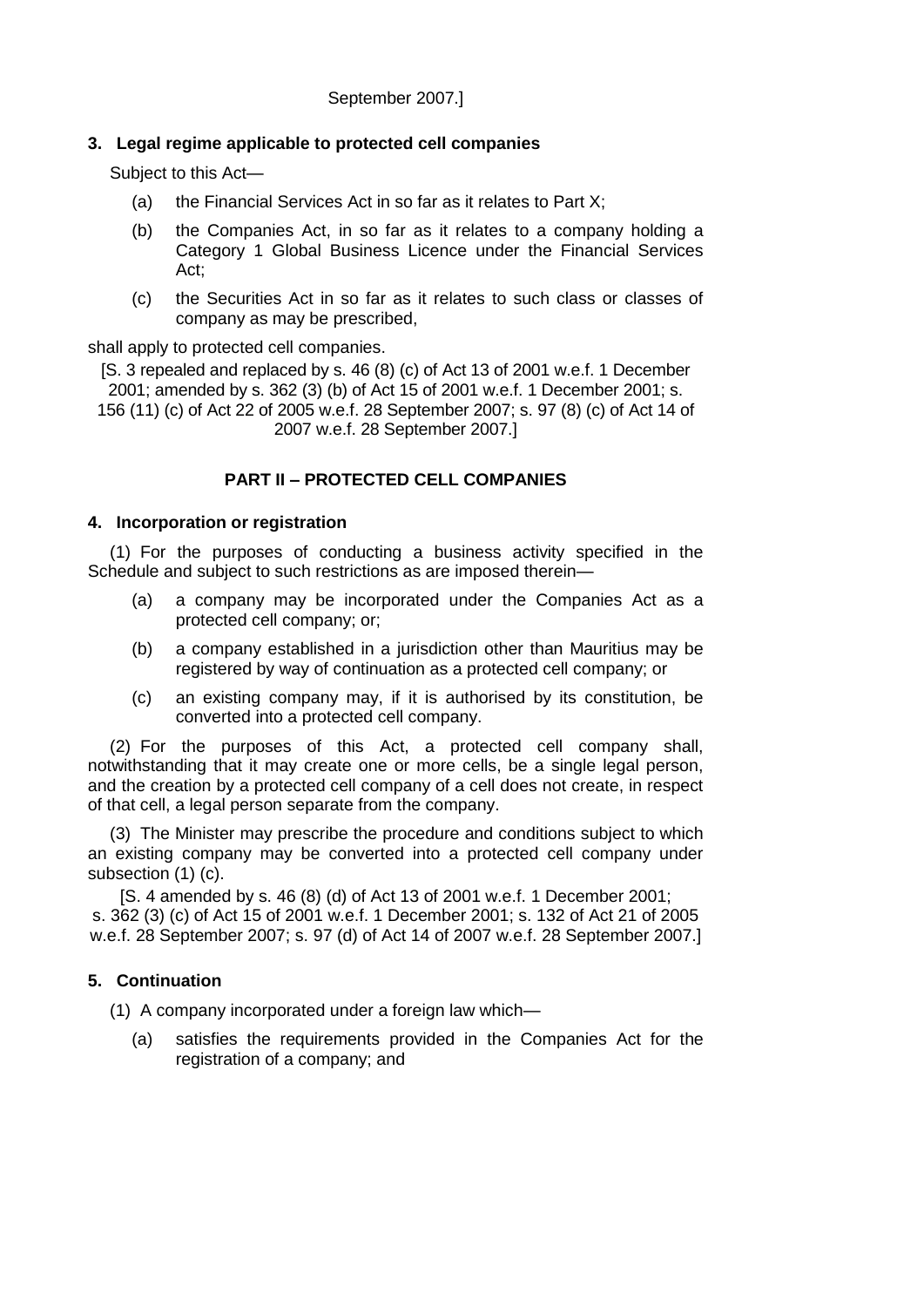(b) satisfied the requirements of this Act for the incorporation of a protected cell company,

may continue as a protected cell company under section 4 (1) (c).

(2) The articles of continuation containing the particulars referred to in subsection (3) shall be approved—

- (a) by a majority of the directors or the other persons who are charged with exercising the powers of the company; or
- (b) in such other manner as may be established by the company for exercising the powers of the company.
- (3) The articles of continuation shall—
	- (a) contain—
		- (i) the name of the company and the name under which it is being continued;
		- (ii) the name of the jurisdiction under which it is incorporated;
		- (iii) the date on which it was incorporated;
		- (iv) the information required to be included in the constitution of a company in accordance with section 42 of the Companies Act; and
		- (v) the amendments to its Memorandum and Articles or their equivalent that are to be effective upon registration under this Act of the articles of continuation;
	- (b) be submitted, together with a copy of the Memorandum and Articles of the company, or their equivalent, and any evidence satisfactory to the Registrar that the company is in good standing, to the Registrar who shall retain and register them.

(4) On payment of such a fee as may be prescribed and on registration of the articles of continuation, the Registrar shall issue a certificate of continuation, certifying that the company is incorporated as a protected cell company.

[S. 5 amended by Act 25 of 2000; s. 362 (3) (d) of Act 15 of 2001 w.e.f. 1 December 2001.]

#### **6. Name and Memorandum**

(1) Notwithstanding section 35 of the Companies Act, the name of a protected cell company shall include clearly the words "Protected Cell Company" or "PCC" after its name.

(2) Each cell shall have its own distinct name or designation or denomination which shall be clearly set out in the agreement governing the subscription for cell shares.

(3) A company incorporated under a foreign law and continued as a protected cell company may use the name designated in the articles of continuation with the addition of the words "Protected Cell Company" or "PCC".

(4) The Memorandum of a protected cell company shall state that it is a protected cell company.

(5) A protected cell company may, in order to comply with subsection (4), alter its Memorandum by special resolution.

[S. 6 amended by Act 15 of 2001 w.e.f. 1 December 2001.]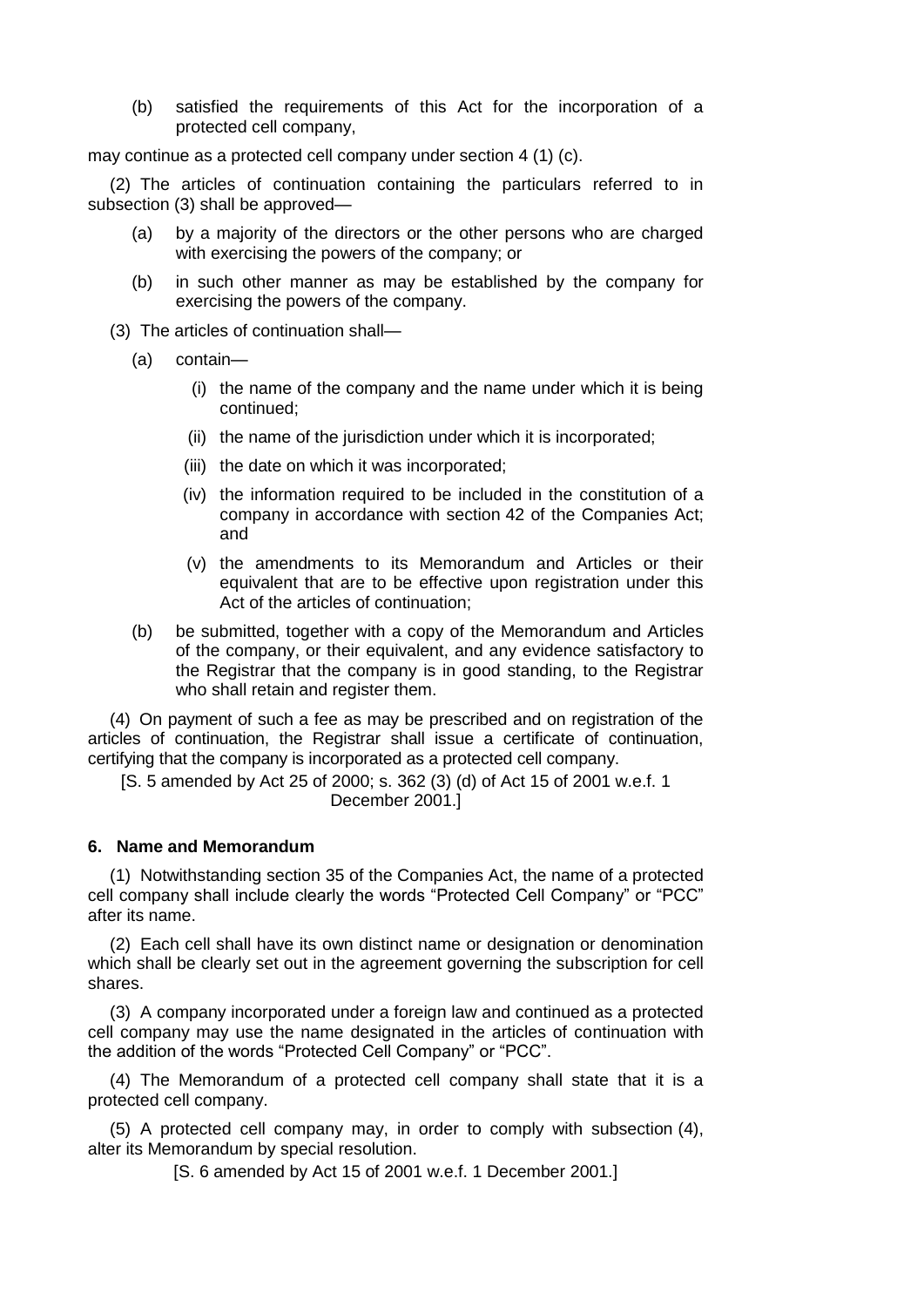## **7. Creation of one or more cells**

(1) A protected cell company may create one or more cells for the purpose of segregating and protecting cellular assets in the manner provided by this Act.

(2) Notwithstanding subsection (1), no cell shall be created—

- (a) for a business activity different from the business activity of the protected cell company;
- (b) without the approval of the Commission, subject to such exemption as it may determine.

[S. 7 amended by s. 132 (3) (c) of Act 21 of 2005 w.e.f. 28 September 2007.]

### **8. Cellular and non-cellular assets**

(1) The assets of a protected cell company may comprise cellular assets or non-cellular assets or a combination of both.

(2) The directors of a protected cell company shall—

- (a) keep cellular assets separate and separately identifiable from noncellular assets; and
- (b) keep cellular assets attributable to each cell separate and separately identifiable from cellular assets attributable to other cells.

(3) The directors of a protected cell company may cause or permit—

- (a) cellular assets and non-cellular assets to be held—
	- (i) by or through a nominee; or
	- (ii) by a company, the shares and capital interests of which may be cellular assets or non-cellular assets, or a combination of both;
- (b) cellular assets or non-cellular assets, or a combination of both, to be collectively managed by an investment manager.

 $(4) -$ 

(5) The assets attributable to a cell shall comprise—

- (a) assets represented by the proceeds of cell share capital and reserves attributable to the cell; and
- (b) all other assets attributable to the cell.

(6) For the purposes of subsection (5), "reserves" includes retained earnings, capital reserves and share premiums.

# **9. Cell shares and cell share capital**

(1) A protected cell company may, in respect of any of its cells, create and issue shares the proceeds of the issue of which shall be comprised in the cellular assets attributable to the cell in respect of which the cell shares were issued.

(2) The proceeds of the issue of shares other than cell shares created and issued by a protected cell company shall be comprised in the company's noncellular assets.

(3) A protected cell company may pay a dividend in respect of cell shares.

(4) A cellular dividend may be paid in respect of cell shares by reference only to the cellular assets and liabilities attributable to the cell in respect of which the cell shares were issued.

(5) In determining the cellular dividend payment in respect of any cell, no account shall be taken of—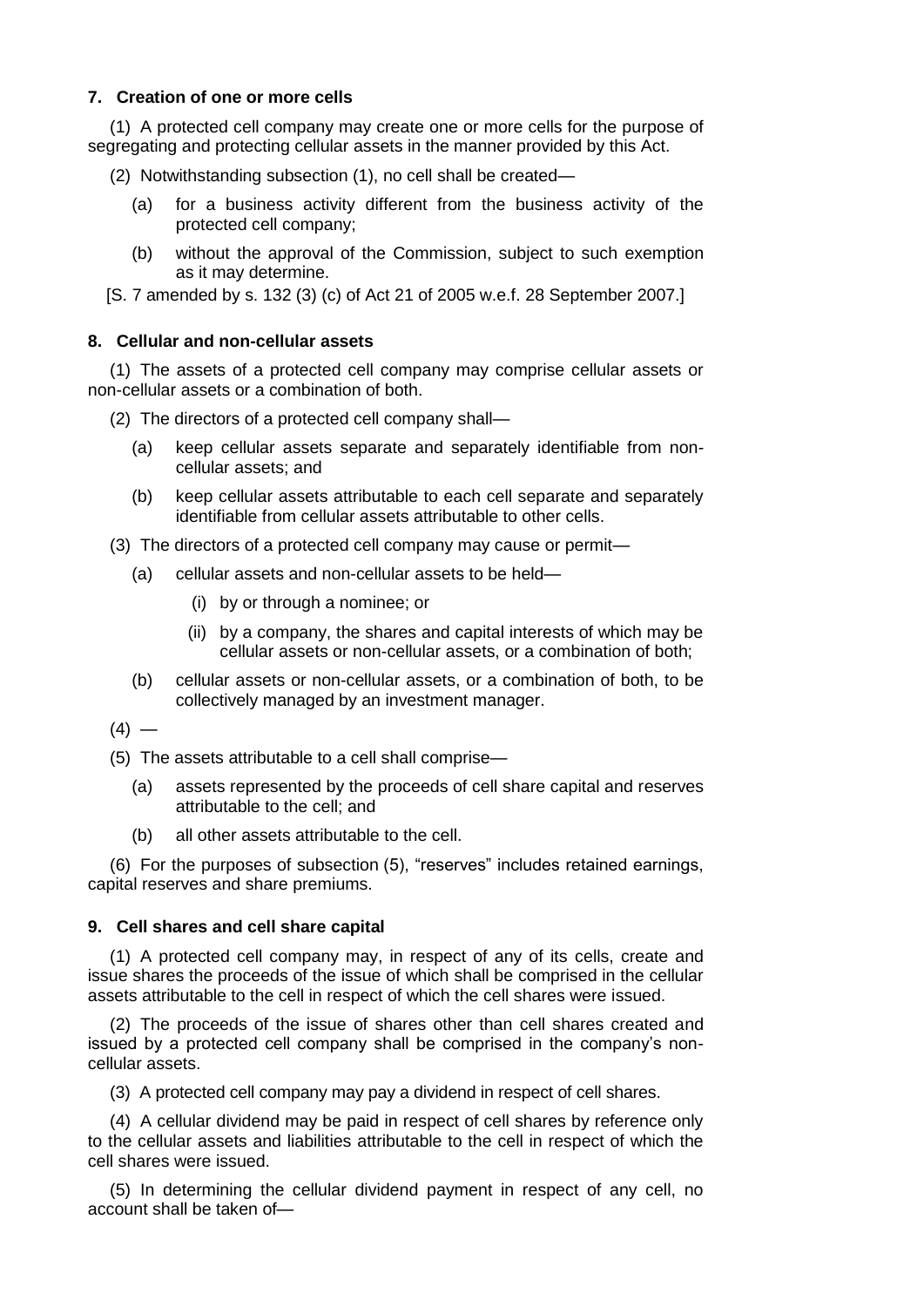- (a) the profits and losses, or the assets and liabilities, attributable to any other cell; or
- (b) non-cellular profits and losses, or assets and liabilities.

### **10. Reduction of cell share capital**

(1) A protected cell company or a holder of cell shares may apply to the Registrar to authorise the company to reduce the cell share capital—

- (a) where the applicant is the company, of any of the company's cells; or
- (b) where the applicant is the holder of cell shares, of the cell in which the cell shares are held.
- (2) A reduction may be authorised—
	- (a) to extinguish or reduce the liability on any cell shares in respect of cell share capital not paid up; or
	- (b) with or without extinguishing or reducing any liability on any cell shares, to—
		- (i) cancel any paid-up cell share capital which is lost or unrepresented by available cellular assets; or
		- (ii) pay off any paid-up cell share capital which exceeds the company's requirements.

(3) The Registrar shall authorise the reduction of cell share capital where he is satisfied that—

- (a) a special resolution referred to as a "resolution for cell share capital reduction" is filed;
- (b) the company has provided sufficient guarantees to secure payment of its liabilities to every creditor of the cell in respect of which the reduction of cell share capital is made;
- (c) no creditor is unfairly prejudiced by the reduction; and
- (d) the company demonstrates that it satisfies the solvency test.

(4) For the purposes of subsection (3) (d), a company shall be regarded as satisfying the solvency test where—

- (a) the company is able to pay its debts as they become due in the normal course of business; and
- (b) the value of the company's assets is greater than the value of its liabilities including contingent liabilities.

(5) For the purposes of subsection (4) (b), account may be taken of—

- (a) the most recent financial statements of the company;
- (b) all other circumstances that all directors know or ought to know that affect, or may affect, the value of the company's assets and the value of the company's liabilities, including its contingent liabilities;
- (c) any valuation of assets or estimates of liabilities that are reasonable in the circumstances;
- (d) the likelihood of any contingency occurring;
- (e) any claim the company is entitled to make and can reasonably expect to be met; and
- (f) any contingent liability the company can reasonably expect to reduce or extinguish.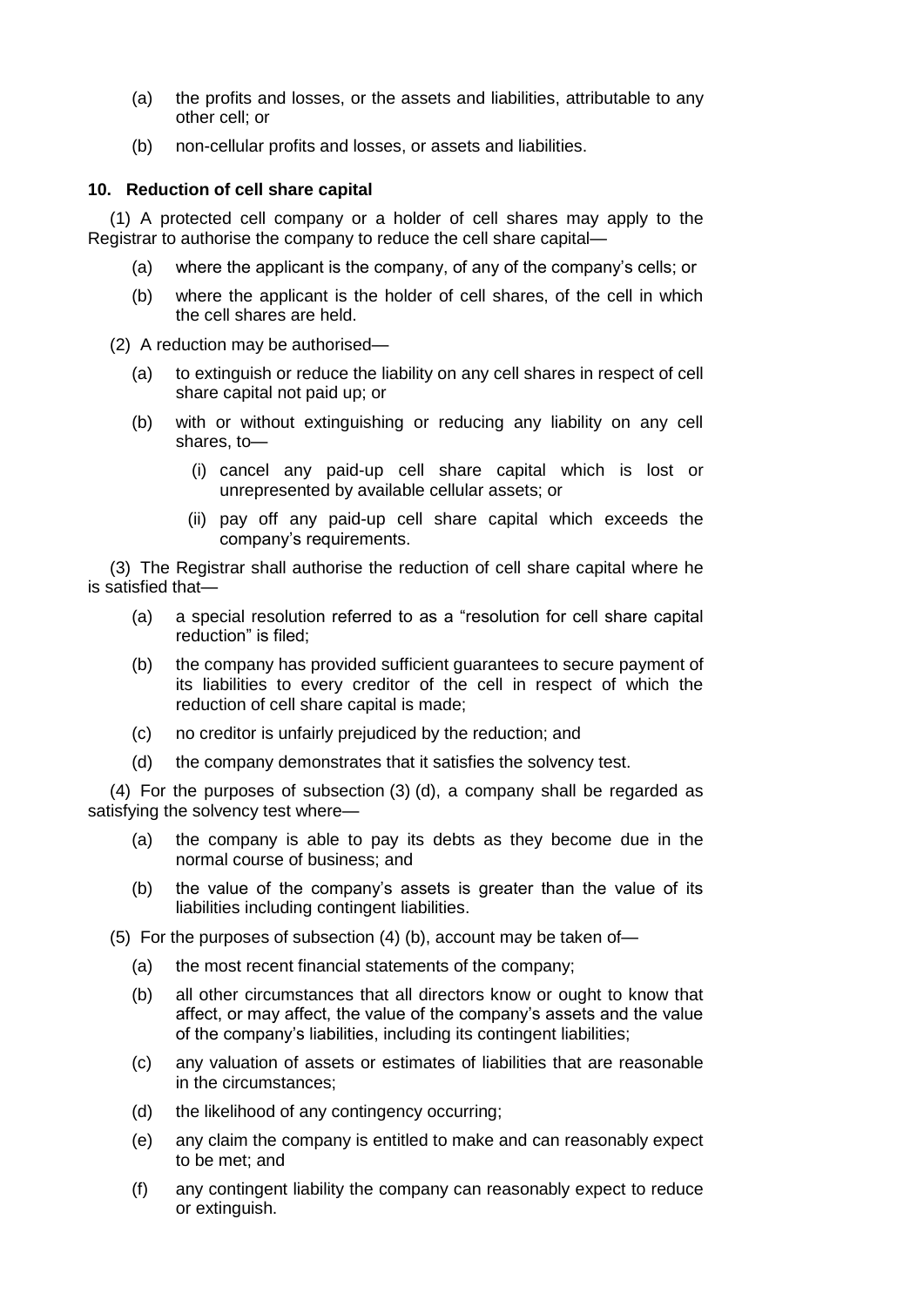(6) Any creditor who is prejudiced by the authorised reduction of capital may apply to the Court for redress or for an order restraining or prohibiting the reduction of cell share capital and the Court shall, in determining any such application, have regard to this section and such other factors or circumstances which the Court deems fit.

# **PART III – CREDITORS**

### **11. Liability of a protected cell company**

(1) Where a liability of a protected cell company to a person arises from a transaction, or is otherwise imposed, in respect of a particular cell, that liability—

- (a) shall extend only to, and that person shall be entitled to have recourse only—
	- (i) to the cellular assets attributable to that cell which shall be primarily liable; and
	- (ii) to the extent that the cellular assets attributable to that cell may be insufficient, to the company's non-cellular assets, which shall be secondarily liable;
- (b) shall not extend to, and that person shall not be entitled to have recourse to, the cellular assets attributable to any other cell.
- (2) Where a liability of a protected cell company to a person—
	- (a) arises otherwise than from a transaction in respect of a particular cell; or
	- (b) is imposed otherwise than in respect of a particular cell,

that liability shall extend only to, and that person shall be entitled to have recourse only to, the company's non-cellular assets.

#### **12. Liability of cellular assets**

(1) Subject to this subsection, where the company has agreed that a liability of its non-cellular assets or cellular assets shall be attributed to a particular cell and any liability which is attributable to a particular cell arises—

- (a) the cellular assets attributable to that cell shall be primarily liable;
- (b) the company's non-cellular assets shall be secondarily liable, where the cellular assets attributable to the relevant cell have been exhausted; and
- (c) the liability shall not be a liability of any cellular assets not attributable to the relevant cell.

(2) In the case of loss or damage which is attributable to a particular cell and which is caused by fraud, the loss or damage shall be the liability solely of the company's non-cellular assets, without prejudice to any liability of any person other than the company, unless the fraud is the fraud of a person making a claim against the company or any of its assets or of that person's servants, employees, officers or agents.

(3) Any liability not attributable to a particular cell shall be the liability of the company's non-cellular assets.

- (4) Notwithstanding this section—
	- (a) a liability of the cellular assets attributable to a particular cell shall abate rateably until the value of the liability equals the value of those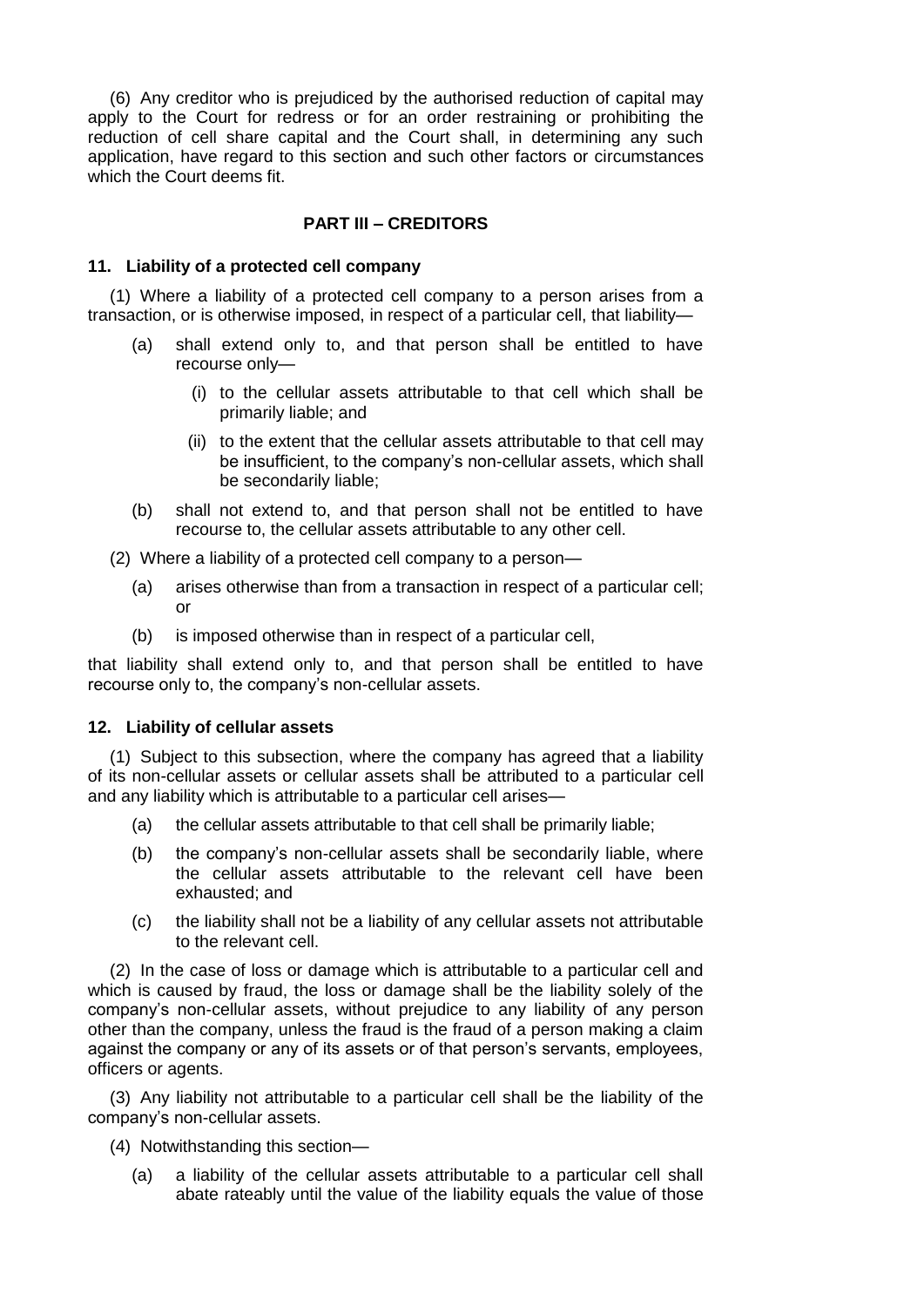assets, but this paragraph shall be disregarded in assessing the existence and extent of any secondary liability under subsection (1) (b);

- (b) a liability of the company's non-cellular assets shall abate rateably until the value of the liability equals the value of those assets but this paragraph shall not apply in any situation in which any liability of the company's non-cellular assets arises from fraud or by reason of a special agreement referred to in subsection (1).
- (5) This section shall have extra-territorial application.

#### **13. Creditors of a protected cell company**

(1) The rights of a creditor of a protected cell company shall correspond with the liabilities provided for in section 11.

(2) No such creditor shall have any rights other than the rights referred to in this section and in sections 12 and 14.

(3) The following terms shall, unless any of them is expressly excluded in writing, be implied in every transaction entered into by a protected cell company—

- (a) no party shall, by any means whatsoever, seek to make or attempt to make liable any cellular assets attributable to any cell in respect of a liability not attributable to that cell;
- (b) if a party succeeds in making liable any cellular assets attributable to any cell in respect of a liability not attributable to that cell, that party shall be liable to the company to pay a sum equal to the value of the benefit obtained by him; and
- (c) that if a party succeeds in seizing or attaching by any means or otherwise levying execution against any cellular assets attributable to any cell in respect of a liability not attributable to that cell, that party shall hold those assets or their proceeds on trust for the company and shall keep those assets or proceeds separate and identifiable as such trust property.

(4) Any sum recovered by a protected cell company as a result of any trust as is referred to in subsection (3) (c) shall be credited against any concurrent liability imposed pursuant to the implied term set out in subsection (3) (b).

(5) Any sum recovered by a protected cell company pursuant to subsection (3) (b) or (c) in the events referred to in those paragraphs shall, after the deduction or payment of any costs of recovery, be applied by the company so as to compensate the cell affected.

(6) Where any cellular assets attributable to a cell are taken in execution in respect of a liability not attributable to that cell, and in so far as such assets or compensation in respect thereof cannot otherwise be restored to the cell affected, the company shall—

- (a) cause or procure its auditor to certify the value of the assets lost to the cell affected; and
- (b) transfer or pay, from the cellular or non-cellular assets to which the liability was attributable to the cell affected, assets or sums sufficient to restore to the cell affected the value of the assets lost.

(7) Where under subsection (6) (b) a protected cell company is obliged to make a transfer or payment from cellular assets attributable to a cell of the company, and those assets are insufficient, the company shall so far as possible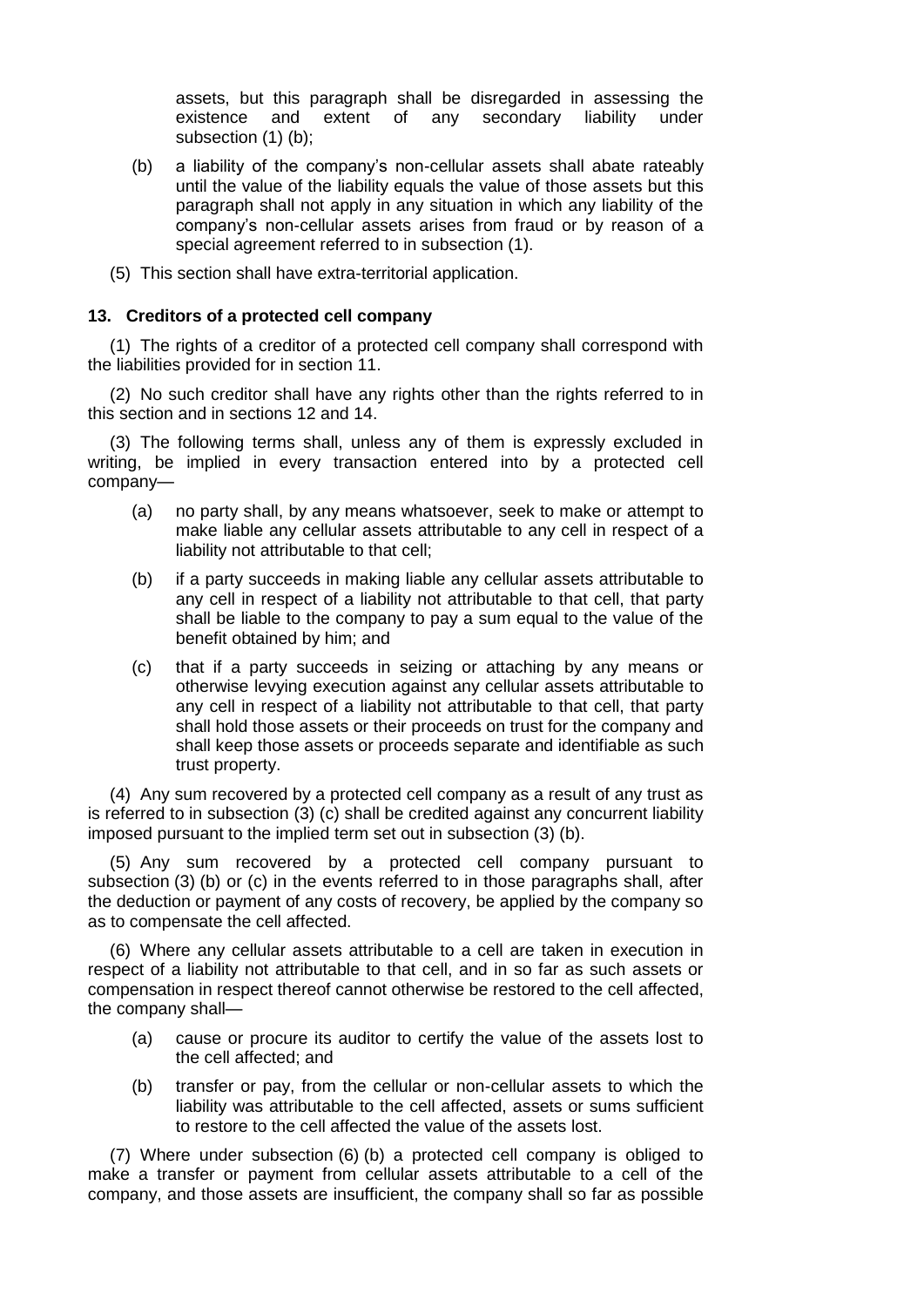make up the deficiency from its non-cellular assets.

(8) This section shall have extra-territorial application.

### **14. Recourse to cellular assets by creditors**

Without prejudice to sections 12 and 13, cellular assets attributable to a cell shall—

- (a) only be available to the creditors of the company who are creditors in respect of that cell; and
- (b) be absolutely protected from the creditors of the company who are not creditors in respect of that cell.

### **15. Transfer of cellular assets**

(1) It shall be lawful for the cellular assets attributable to a cell to be transferred in the ordinary course of the company's business, through payments, investments or otherwise to another person, including to another cell, wherever resident or incorporated, whether or not that person is a protected cell company.

(2) A transfer of cellular assets attributable to a cell shall not of itself entitle creditors of that company to have recourse to the assets of the person to whom the cellular assets were transferred except where the transfer was made by fraud or with intent to defraud creditors of the particular cell making the transfer.

(3) This section is without prejudice to any power of a protected cell company lawfully to make payments or transfers from the cellular assets attributable to any cell to a person entitled to have recourse to those cellular assets.

### **16. Liabilities and non-cellular assets**

(1) The liabilities of a protected cell company not otherwise attributable to any of its cells shall be discharged from the company's non-cellular assets.

(2) Income, receipts and other property or rights of, or acquired by, a protected cell company not otherwise attributable to any cell shall be applied to and comprised in the company's non-cellular assets.

# **17. Protection of creditors**

(1) A protected cell company shall—

- (a) inform any person with whom it transacts that it is a protected cell company; and
- (b) for the purposes of that transaction, identify or specify the cell in respect of which that person is transacting, unless that transaction is not a transaction in respect of a particular cell.

(2) Where in contravention of subsection (1), a protected cell company—

- (a) fails to inform a person that he is transacting with a protected cell company, and that person is otherwise unaware that, and has no reasonable ground for believing that, he is transacting with a protected cell company; or
- (b) fails to identify or specify the cell in respect of which a person is transacting, and that person is otherwise unaware of, and has no reasonable ground for knowing which cell he is transacting with,

the directors shall—

(i) notwithstanding anything to the contrary in the company's Articles or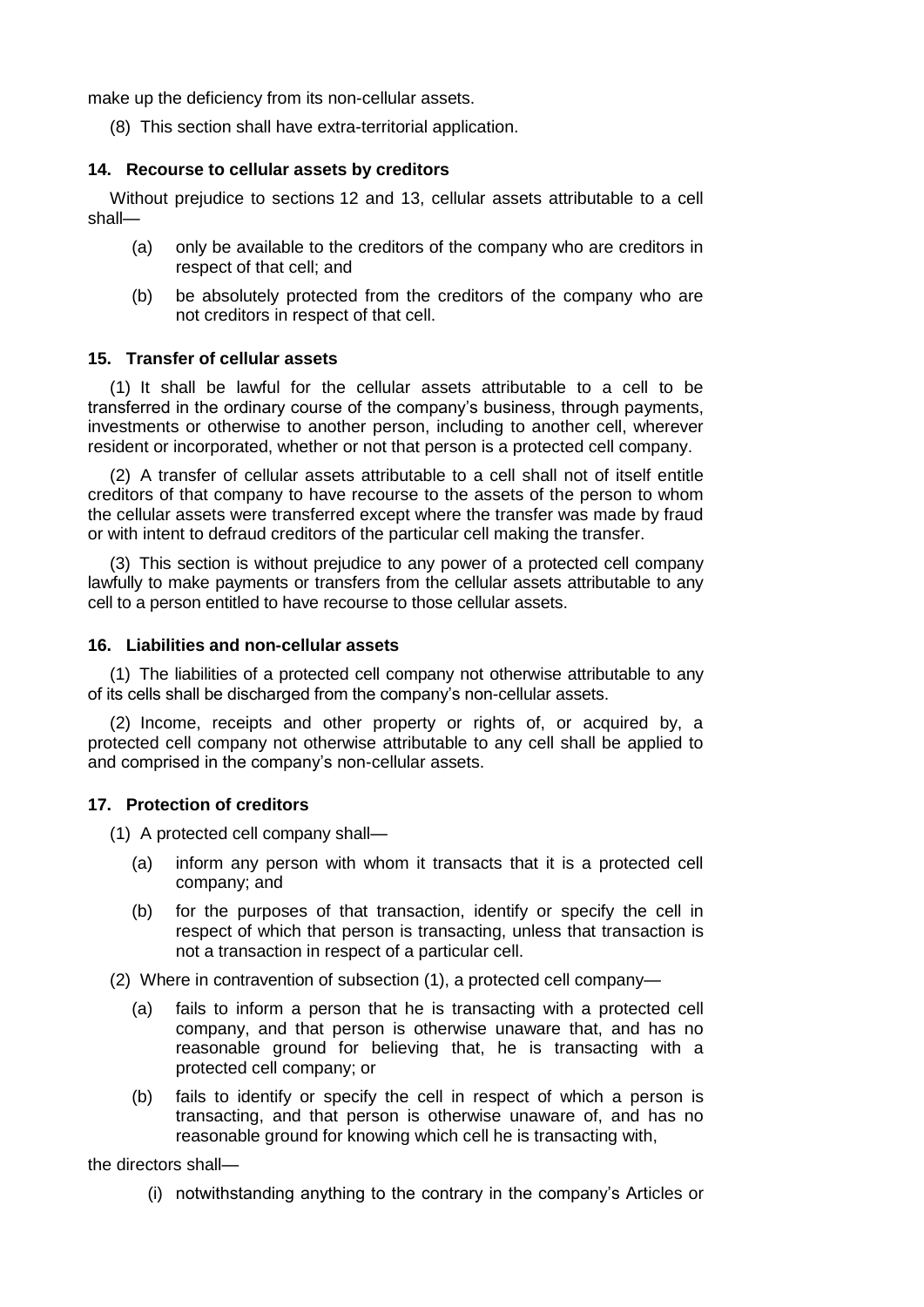in any contract with the company or otherwise, incur personal liability towards that person in respect of the transaction; and

(ii) have a right of indemnity against the non-cellular assets of the company, unless they were fraudulent, reckless or negligent, or acted in bad faith.

(3) Notwithstanding subsection (2) (i), the Court may relieve a director of his personal liability where he satisfies the Court that he ought fairly to be so relieved because he—

- (a) was not aware of the circumstances giving rise to his liability and, in being not so aware, was neither fraudulent, reckless or negligent, nor acted in bad faith; or
- (b) he expressly objected, and exercised such rights as he had as a director, whether by way of voting power or otherwise, so as to try to prevent the circumstances giving rise to his liability.

(4) Where, pursuant to subsection (3), the Court relieves a director of his personal liability, the Court may order that the liability shall be met from such of the cellular or non-cellular assets of the protected cell company as may be specified in the order.

(5) Any provision in the Articles and any other contractual provision under which the protected cell company may be liable, which purports to indemnify directors in respect of conduct which would otherwise disentitle them to an indemnity against non-cellular assets by virtue of subsection (2) (ii), shall be void.

#### **18. Power of Commission in respect of guarantee**

Where the liabilities of a protected cell company exceed its assets, the Commission may require the company to furnish such guarantees, including policies of insurance, which are in an acceptable form, to the shareholders of each of its cells.

[S. 18 amended by s. 46 (8) (e) of Act 13 of 2001 w.e.f. 1 December 2001.]

#### **PART IV – ADMINISTRATION ORDER**

#### **19. Application for administration order**

(1) An application to the Court for an administration order in respect of a protected cell company or one of its cells may be made by—

- (a) a protected cell company;
- (b) the directors of the company;
- (c) the shareholders or any class of shareholders of the company or of any cell;
- (d) a creditor of the company, or, where the order is sought in respect of a cell, a creditor of the company in respect of that cell;
- (e) the Commission; or
- (f) the Registrar.

(2) The Court, on hearing the application, may make an interim order or adjourn the hearing.

- (3) Notice of an application shall be served on—
	- (a) the company;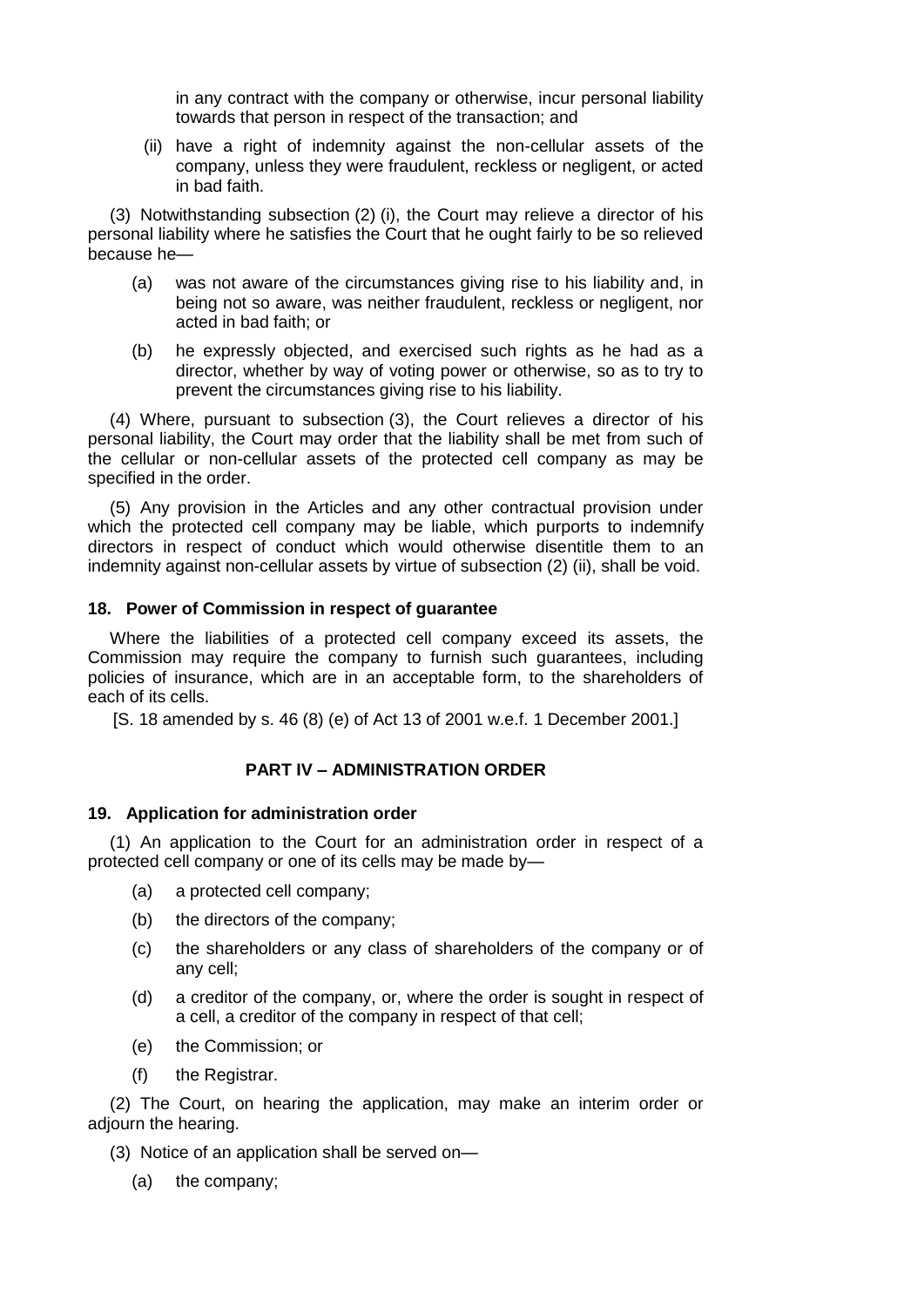- (b) the Commission;
- (c) the Registrar; and
- (d) such other person as the Court may direct,

who shall each be given an opportunity of making representations to the Court before the order is made.

[S. 19 amended by s. 46 (8) (e) of Act 13 of 2001 w.e.f. 1 December 2001.]

### **20. Administration order**

(1) Subject to this section, where, in relation to a protected cell company, the Court is satisfied that—

- (a) the cellular assets attributed to a particular cell, when account is taken of the company's non-cellular assets, unless there are no creditors in respect of that cell entitled to have recourse to the company's noncellular assets, are, or are likely to be, insufficient to discharge the claims of creditors in respect of that cell; or
- (b) the company's cellular assets and non-cellular assets are, or are likely to be, insufficient to discharge the liabilities of the company,

and the Court considers that the making of an order under this section may achieve one of the purposes set out in subsection (3), the Court may make an administration order in respect of that company or in respect of one or more cells.

(2) An administration order shall direct that, during the period for which the order is in force, the business and assets of or attributable to the cell or, as the case may be, the business and assets of the company, shall be managed by an administrator appointed by the Court for that purpose.

(3) The purposes for which an administration order may be made are—

- (a) the survival as a going concern of the cell or of the company, as the case may be;
- (b) the more advantageous realisation of the business and assets of or attributable to, the cell or, as the case may be, the business and assets of the company than would be achieved by a receivership of the cell or, as the case may be, by the liquidation of the company.

(4) An administration order—

- (a) may not be made where—
	- (i) a liquidator has been appointed to act in respect of the company; or
	- (ii) the company has passed a resolution for voluntary winding up;
- (b) shall cease to be of effect upon the appointment of a liquidator to act in respect of the company, but without prejudice to prior acts.

(6) (a) No resolution for the voluntary winding up of a protected cell company which, or any cell of which, is subject to an administration order, shall be effective without the leave of the Court.

(b) The Court, on hearing an application for leave, may make an interim order or adjourn the hearing.

#### **21. Functions of administrator**

(1) The administrator of a cell—

(a) may do all such things as may be necessary for the purpose for which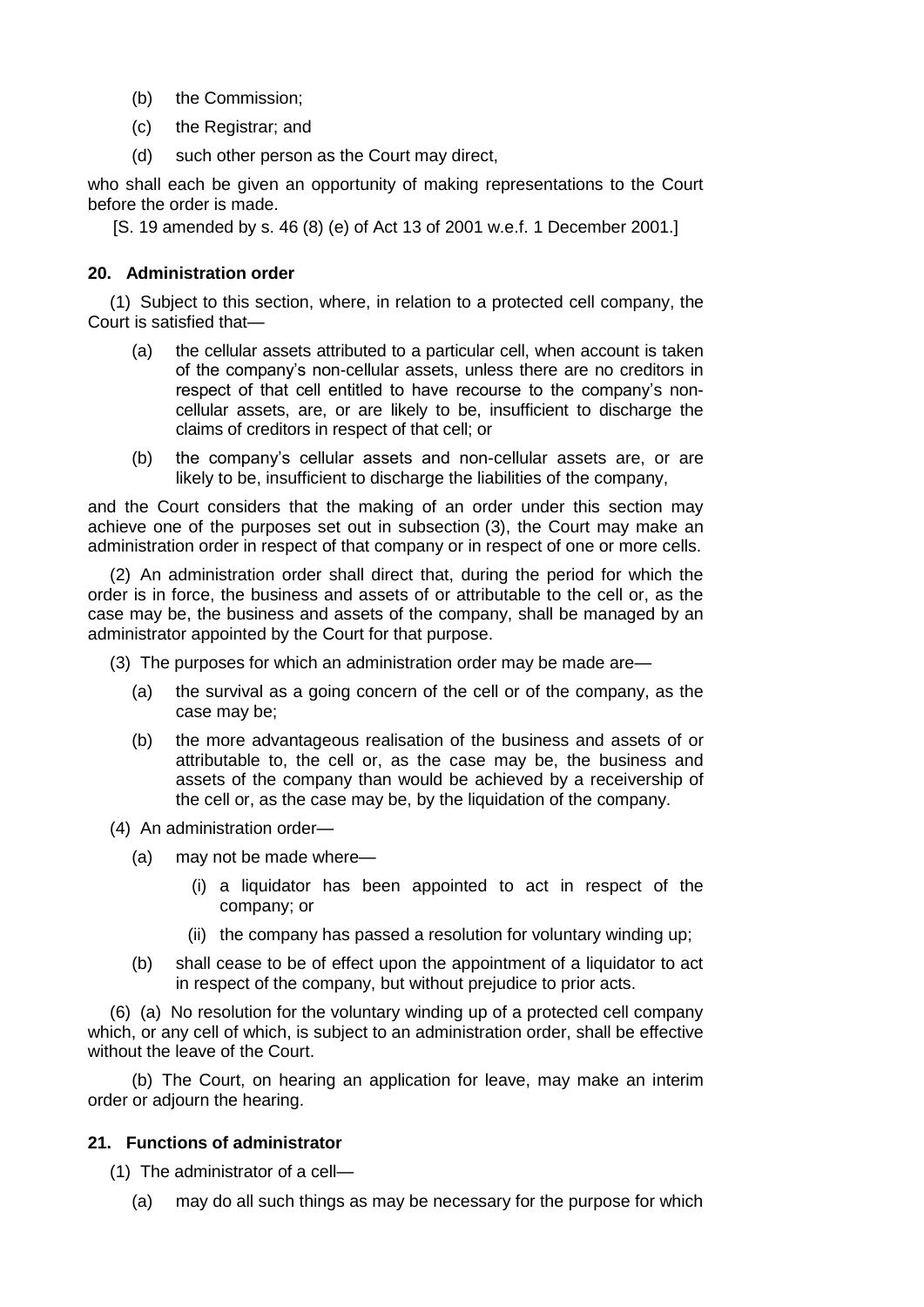the administration order was made; and

- (b) shall have all the functions and powers of the directors in respect of the business and cellular assets of, or attributable to, the cell.
- (2) An administrator may, at any time, apply to the Court for—
	- (a) directions as to the extent or exercise of any function or power;
	- (b) the administration order to be discharged or varied; or
	- (c) an order as to any matter arising in the course of his administration.

(3) In exercising his functions and powers, an administrator shall be deemed to act as the agent of the protected cell company, and shall not incur personal liability except to the extent that he is fraudulent, reckless or grossly negligent, or acts in bad faith.

(4) Any person dealing with an administrator in good faith shall not be required to enquire whether the administrator is acting within his powers.

(5) Where an application has been made for, and during the period of operation of, an administration order—

- (a) no proceedings may be instituted or continued by or against the company; and
- (b) no steps may be taken to enforce any security or in execution of legal process in respect of the business or assets of the company or, as the case may be, the business or assets of, or attributable to, the cell,

without the leave of the Court.

- (6) During the period of operation of an administration order—
	- (a) in respect of a cell—
		- (i) the functions and powers of the directors shall cease in respect of the business and cellular assets of, or attributable to, the cell; and
		- (ii) the administrator shall be deemed a director of the company in respect of the company's non-cellular assets, unless there are no creditors of the company in respect of that cell entitled to have recourse to the company's non-cellular assets;
	- (b) in respect of a protected cell company, the functions and powers of the directors shall cease.

#### **22. Discharge and variation of order**

(1) The Court shall not discharge an administration order unless it considers that—

- (a) the purpose for which the order was made has been achieved or is incapable or achievement; or
- (b) it would otherwise be desirable or expedient to discharge the order.

(2) The Court, on hearing an application for the discharge or variation of an administration order, may make any interim order or adjourn the hearing.

- (3) Upon discharging an administration order, the Court may direct—
	- (a) where the administration order was made in respect of a protected cell company, that any payment made by the administrator to a creditor of the company shall be deemed full satisfaction of the liability of the company to that creditor and the creditor's claims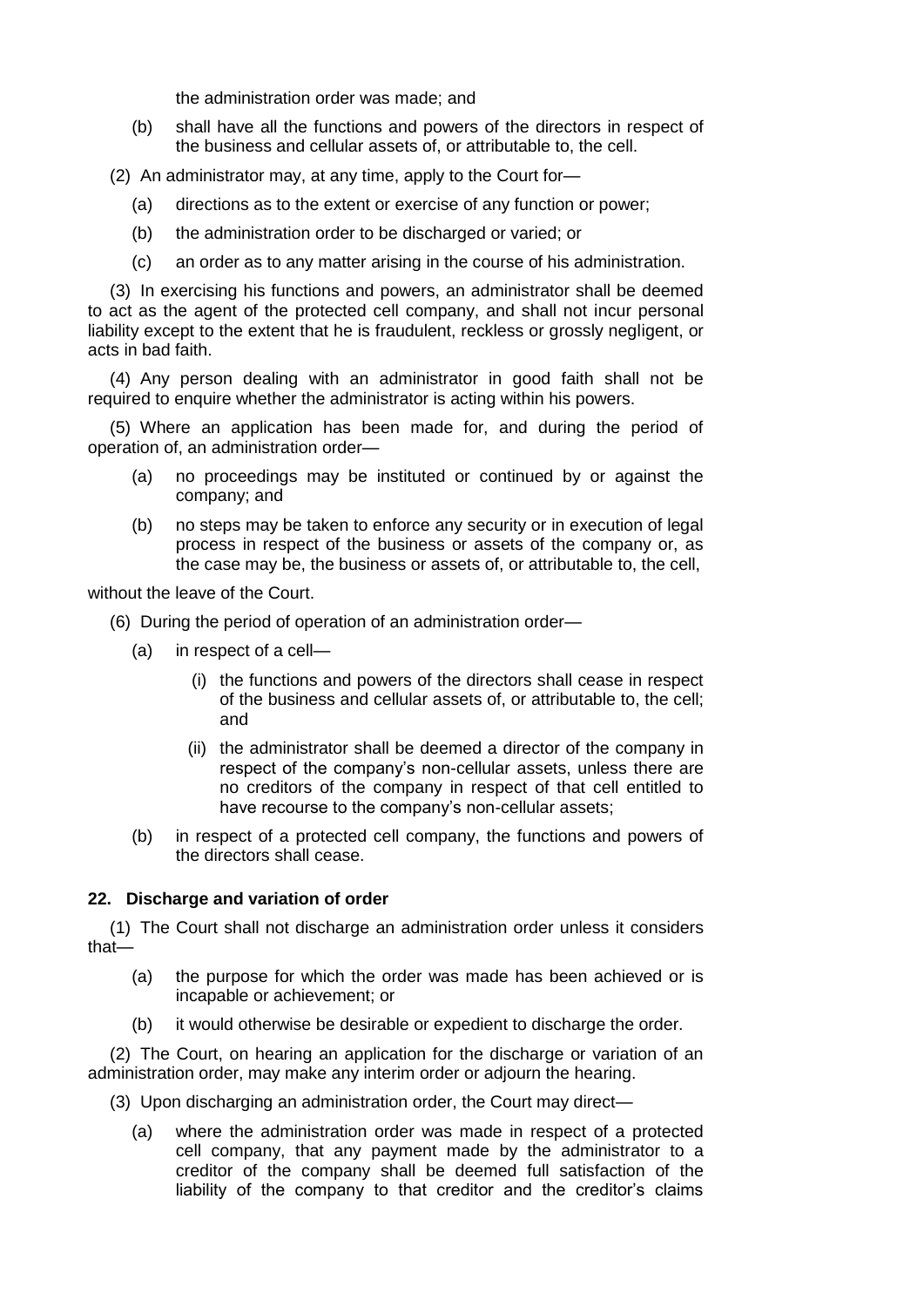against the company shall be deemed extinguished;

(b) where the administration order was made in respect of a cell, that any payment made by the administrator to any creditor of the company in respect of that cell shall be deemed full satisfaction of the liabilities of the company to that creditor in respect of that cell and the creditor's claims against the company in respect of that cell shall thereby be deemed extinguished.

(4) Nothing in subsection (3) shall operate to affect or extinguish any right or remedy of a creditor against any other person, including any surety of the protected cell company.

# **23. Remuneration of administrator**

The remuneration of an administrator, and any expenses properly incurred by him, shall be payable in priority to all other claims—

- (a) in the case of the administration of a cell, from—
	- (i) the cellular assets attributable to the cell; and
	- (ii) to the extent these may be insufficient, the non-cellular assets of the company; and
- (b) in the case of the administration of a protected cell company, from—
	- (i) the non-cellular assets of the company; and
	- (ii) to the extent these may be insufficient, the cellular assets, in such shares or proportions as the Court may direct.

# **PART V – RECEIVERSHIP ORDER**

# **24. Application for receivership order**

(1) An application to the Court for a receivership order in respect of a cell may be made by—

- (a) the company;
- (b) the directors of the company;
- (c) any creditor of the company in respect of that cell;
- (d) any holder of cell shares in respect of that cell;
- (e) the administrator of that cell;
- (f) the Commission; or
- (g) the Registrar.

(2) The Court, on hearing an application, may make an interim order or adjourn the hearing.

(3) Notice of an application to the Court under subsection (1) shall be served upon—

- (a) the company;
- (b) the administrator, if any, of the cell;
- (c) the Commission;
- (d) the Registrar; and
- (e) such other persons as the Court may direct,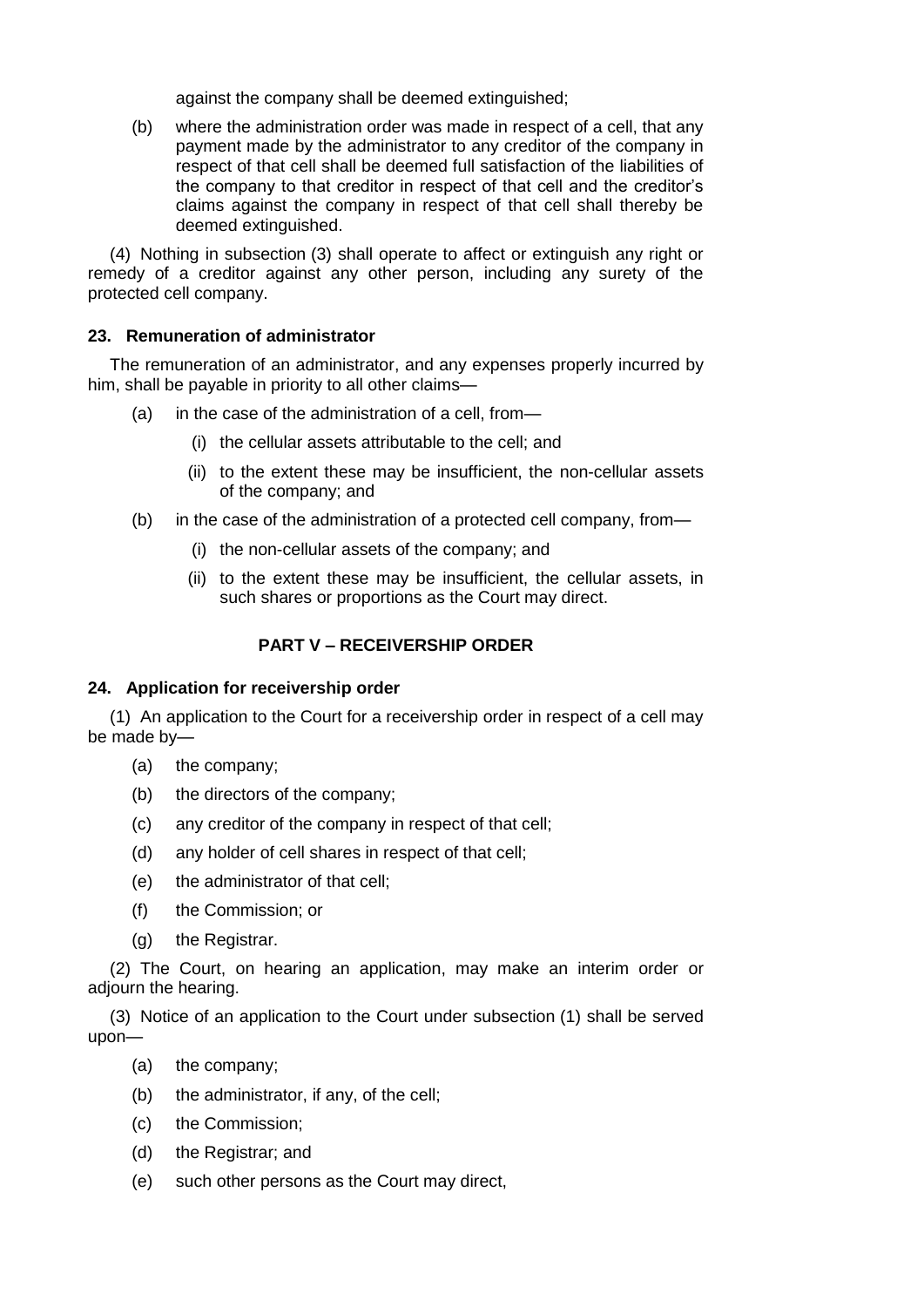who shall each be given an opportunity of making representations to the Court before the order is made.

[S. 24 amended by s. 46 (8) (e) of Act 13 of 2001 w.e.f. 1 December 2001.]

### **25. Receivership order in relation to cells**

(1) Subject to this section, where, in relation to a protected cell company, the Court is satisfied that—

- (a) the cellular assets attributable to a particular cell, when account is taken of the company's non-cellular assets, unless there are no creditors in respect of that cell entitled to have recourse to the company's non-cellular assets, are, or are likely to be, insufficient to discharge the claims of creditors in respect of that cell;
- (b) the making of an administration order in respect of that cell would not be appropriate; and
- (c) the making of a receivership order would achieve the purposes set out in subsection (2),

the Court may make a receivership order in respect of that cell or one or more cells.

(2) A receivership order shall direct that the business and cellular assets of, or attributable to, a cell, shall be managed by a receiver appointed by the Court for the purposes of—

- (a) the orderly winding up of the business of or attributable to the cell; and
- (b) the distribution of the cellular assets attributable to the cell to those entitled to have recourse thereto.
- (3) A receivership order—
	- (a) may not be made if—
		- (i) a liquidator has been appointed to act in respect of the protected cell company; or
		- (ii) the protected cell company has passed a resolution for voluntary winding up;
	- (b) may be made in respect of a cell subject to an administration order under section 20;
	- (c) shall cease to be of effect upon the appointment of a liquidator to act in respect of the protected cell company, but without prejudice to prior acts.

(4) (a) No resolution for the voluntary winding up of a protected cell company which, or any cell of which, is subject to a receivership order shall be effective without leave of the Court.

(b) The Court, on hearing an application for leave, may make an interim order or adjourn the hearing.

#### **26. Functions of receiver**

(1) The receiver of a cell—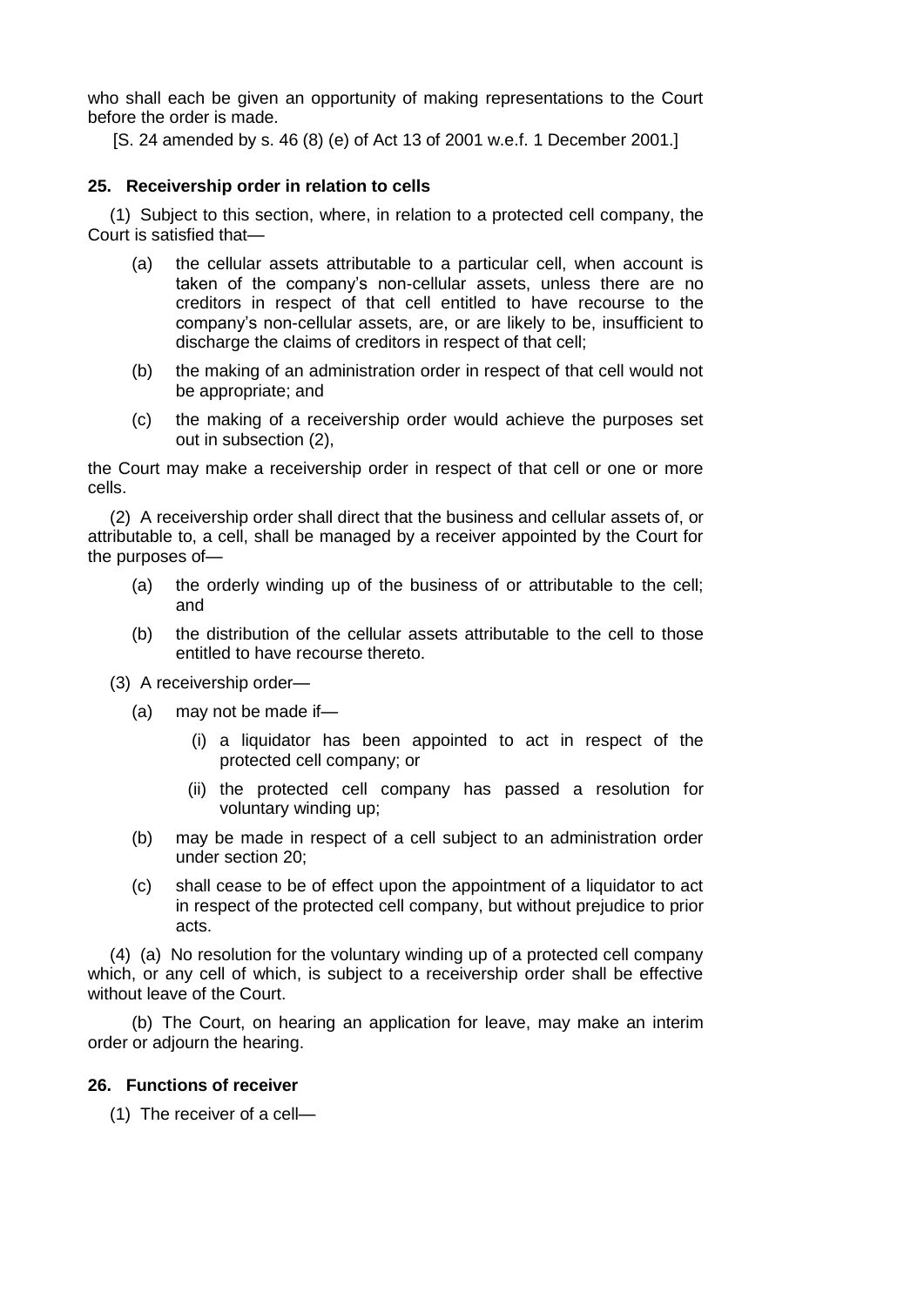- (a) may do all such things as may be necessary for the purposes set out in section 25 (2); and
- (b) shall have all the functions and powers of the directors in respect of the business and cellular assets of, or attributable to, the cell.
- (2) A receiver may, at any time, apply to the Court for—
	- (a) directions as to the extent or exercise of any function or power;
	- (b) the receivership order to be discharged or varied; or
	- (c) an order as to any matter arising in the course of his receivership.

(3) In exercising his functions and powers, the receiver shall be deemed to act as the agent of the protected cell company, and shall not incur personal liability except to the extent that he is fraudulent, reckless or grossly negligent, or acts in bad faith.

(4) Any person dealing with the receiver in good faith shall not be required to enquire whether the receiver is acting within his powers.

(5) Where an application has been made for, and during the period of operation of, a receivership order—

- (a) no proceedings may be instituted or continued by or against the protected cell company in relation to the cell in respect of which the receivership order was made; and
- (b) no steps may be taken to enforce any security or in execution of legal process in respect of the business or cellular assets of, or attributable to, the cell in respect of which the receivership order was made,

without the leave of the Court.

- (6) During the period of operation of a receivership order—
	- (a) the functions and powers of the directors shall cease in respect of the business and cellular assets of, or attributable to, the cell in respect of which the order was made; and
	- (b) the receiver of the cell shall be deemed a director of the protected cell company in respect of the non-cellular assets of the company, unless there are no creditors in respect of that cell entitled to have recourse to the company's non-cellular assets.

#### **27. Discharge and variation of order**

(1) The Court shall not discharge a receivership order unless it considers that the purpose for which the order was made has been achieved or substantially achieved or is incapable of achievement.

(2) The Court, on hearing an application for the discharge or variation of a receivership order, may make an interim order or adjourn the hearing.

(3) Where the Court discharges a receivership order in respect of a cell on the ground that the purpose for which the order was made has been achieved or substantially achieved, the Court may direct that any payment made by the receiver to any creditor of the company in respect of that cell shall be deemed full satisfaction of the liability of the company to that creditor in respect of that cell; and the creditor's claims against the company in respect of that cell shall be deemed to have been extinguished.

(4) Nothing in subsection (3) shall operate to affect or extinguish any right or remedy of a creditor against any other person, including any surety of the protected cell company.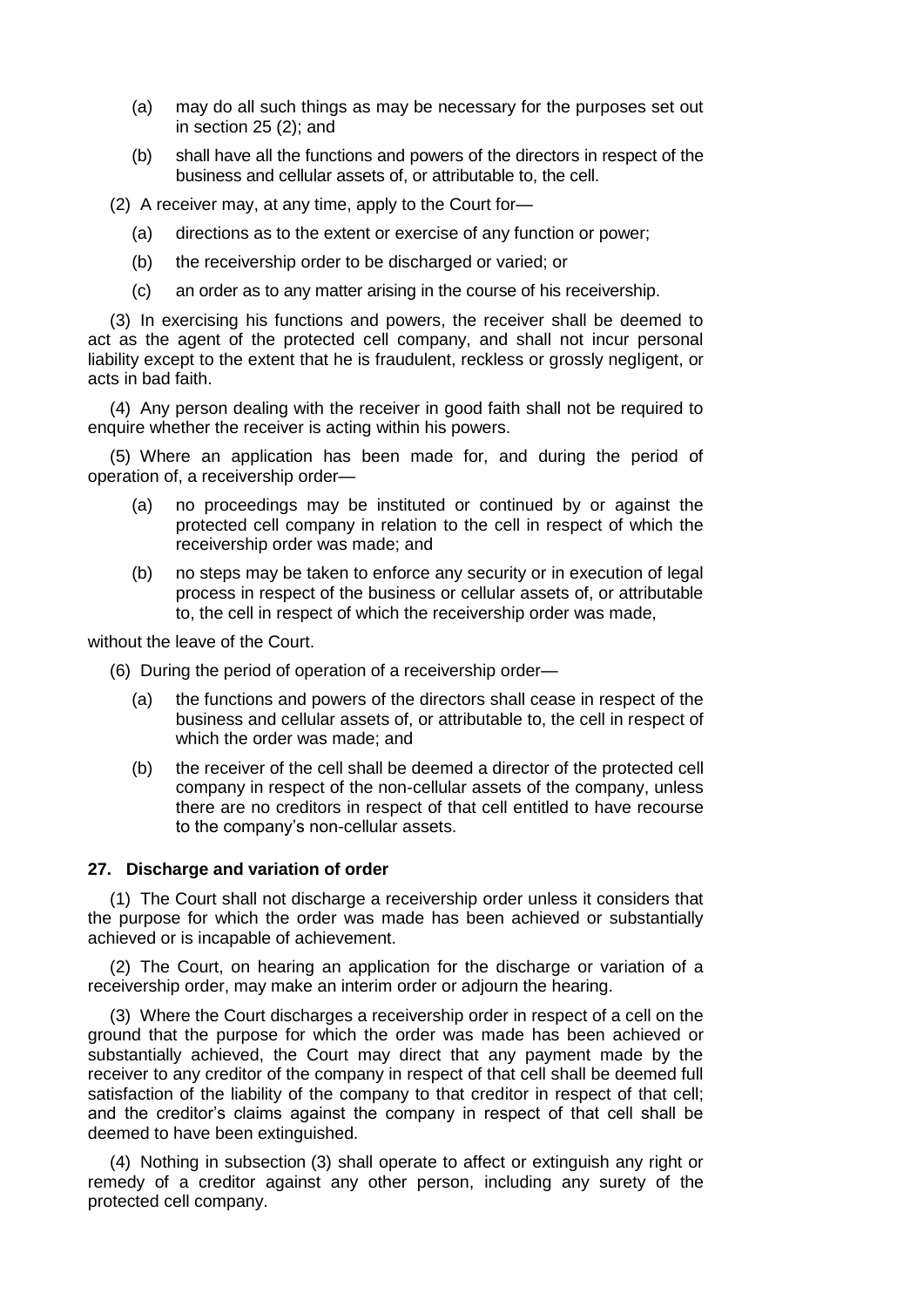- (5) Subject to—
	- (a) this Act and the provision of the Code Civil Mauricien relating to privileges and priorities of claims; and
	- (b) any agreement between the protected cell company and any of its creditor as to the subordination of the debts due to any creditor to the debts due to the company's other creditors,

the company's cellular assets attributable to any cell in relation to which a receivership order has been made shall, in the winding up of the business of or attributable to that cell, be realised and applied in satisfaction of the company's liability attributable to that cell *pari passu*.

(6) Unless the Memorandum or Articles of the company otherwise provide, any surplus shall thereafter be distributed—

- (a) among holders of the cell shares or the persons otherwise entitled to the surplus; or
- (b) where there are no cell shares and no such persons, among the holders of the non-cellular shares,

according to their respective rights and interests in or against the company.

(7) The Court may, upon discharging a receivership order in respect of a cell, direct that the cell shall be dissolved on such date as the Court may specify.

(8) Upon the dissolution of a cell, the company shall not undertake business or incur liabilities in respect of that cell.

### **28. Remuneration of receiver**

The remuneration of a receiver and any expenses properly incurred by him shall be payable, in priority to all other claims—

- (a) from the cellular assets attributable to the cell in respect of which the receiver was appointed; and
- (b) to the extent that these may be insufficient, from the non-cellular assets of the protected cell company.

# **PART VI – LIQUIDATION**

# **29. Liquidation of a protected cell company**

(1) Notwithstanding any other enactment, in the liquidation of a protected cell company, the liquidator—

- (a) shall be bound to deal with the company's assets in accordance with the requirements of section 8 (2);
- (b) in discharge of the claims of creditors of the company, shall apply the company's assets to those entitled to have recourse in conformity with this Act.

(2) Section 260 of the Companies Act 1984 relating to the distribution of property on winding up shall apply to a protected cell company subject to such modifications as may be necessary to bring then in conformity with this Act.

# **PART VII – MISCELLANEOUS**

# **30. Regulations**

(1) The Minister may—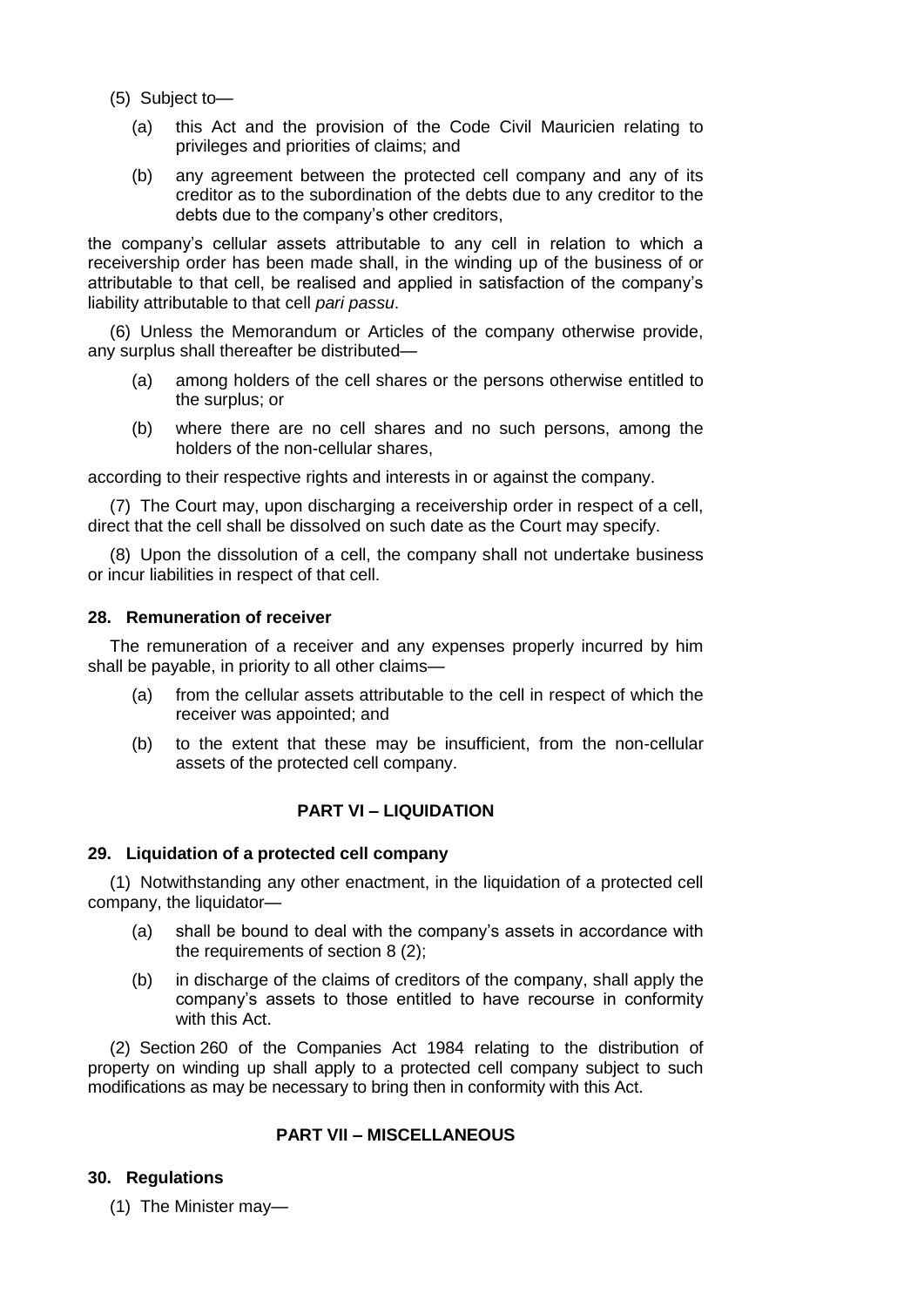- (a) make such regulations as he thinks fit for the purposes of this Act; and
- (b) by regulations, amend the Schedule.
- (2) Any regulations made under subsection (1) may—
	- (a) provide for the taking of fees and levying of charges;
	- (b) make provision for the sound management of a protected cell company;
	- (c) impose such reporting obligations as the Minister may deem necessary including a report in respect of the liquidity analysis and the profit and loss statement of a protected cell company; and
	- (d) provide that any person who contravenes them shall commit an offence and shall, on conviction, be liable to a fine not exceeding 5,000 rupees and to imprisonment for a term not exceeding one year.

 $31. -$ 

## **Schedule**

[Section 4]

# **GLOBAL BUSINESS PERMISSIBLE ACTIVITIES BY PROTECTED CELL COMPANIES**

| <b>Activities</b>                                      | <b>Descriptions</b>                                                                                                                                                                                                                                                                                                                                                                                                                                                                                                                                                                                                              |
|--------------------------------------------------------|----------------------------------------------------------------------------------------------------------------------------------------------------------------------------------------------------------------------------------------------------------------------------------------------------------------------------------------------------------------------------------------------------------------------------------------------------------------------------------------------------------------------------------------------------------------------------------------------------------------------------------|
| Asset holding                                          | Holding and managing assets (or portfolios of<br>assets) in different cells for such class of<br>beneficial owners, high net worth individuals<br>and institutional investors as may be defined<br>by the Commission.                                                                                                                                                                                                                                                                                                                                                                                                            |
|                                                        | <b>Restriction:</b> Subject to Category 1 Global<br>Business Licence issued under the Financial<br>Services Act.                                                                                                                                                                                                                                                                                                                                                                                                                                                                                                                 |
| Structured finance businesses                          | Businesses established principally for the<br>purpose of issuing bonds, notes or loans or<br>other debt securities or instruments, secured<br>or unsecured, in respect of which the<br>repayment of capital and interest is to be<br>funded from the proceeds of the company's<br>investments including, without limitation, debt<br>or equity securities, royalties, income flows,<br>derivatives, interest rate, currency or other<br>swaps, or any other credit enhancement<br>arrangements or financial assets.<br>Restriction: Subject to Category 1 Global<br>Business Licence issued under the Financial<br>Services Act. |
| Collective investment schemes<br>and close-ended funds | A company, whether close-ended or open<br>ended, whose business consists of investing<br>its funds principally in securities with the aim                                                                                                                                                                                                                                                                                                                                                                                                                                                                                        |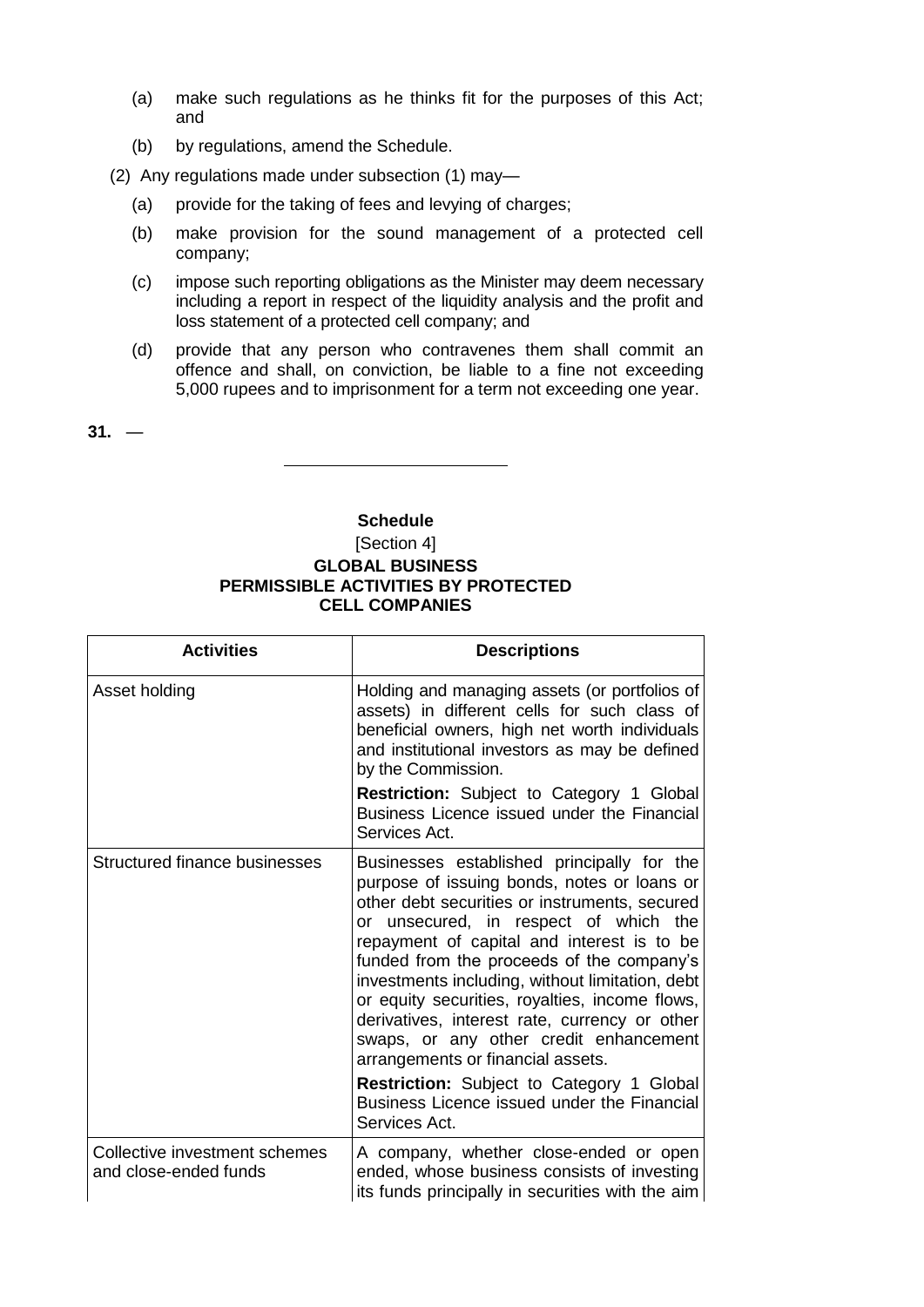|                                                                    | of spreading investment risks and giving<br>members of the company the benefit of the<br>profits, income, returns or payments arising<br>from the management of its funds by or on<br>behalf of that company; and under which-                                                                                                              |
|--------------------------------------------------------------------|---------------------------------------------------------------------------------------------------------------------------------------------------------------------------------------------------------------------------------------------------------------------------------------------------------------------------------------------|
|                                                                    | the participants do not have day-to-day<br>(a)<br>control over the management of the<br>property, whether or not they have the<br>right to be consulted or to give directions<br>in respect of such management;                                                                                                                             |
|                                                                    | (b)<br>the<br>property is<br>by<br>the<br>managed<br>company or on behalf of the company<br>by an investment manager; and                                                                                                                                                                                                                   |
|                                                                    | under<br>which<br>(c)<br>the<br>arrangement,<br>contributions of the participants and the<br>profits and income from which payments<br>are to be made to them are pooled.                                                                                                                                                                   |
|                                                                    | <b>Restriction:</b> Subject to a Category 1 Global<br>Licence<br>issued<br>under<br><b>Business</b><br>the<br><b>Financial Services Act.</b>                                                                                                                                                                                                |
| Specialised collective investment<br>schemes and close-ended funds | Collective investment schemes and close-<br>ended funds investing in such specialised<br>financial pro-ducts, or assets other than<br>securities, as may be specified by the<br>Commission.<br><b>Restriction:</b> Subject to a Category 1 Global<br>Licence<br>issued<br>the<br><b>Business</b><br>under<br><b>Financial Services Act.</b> |
| Insurance business                                                 | Corporation engaged in insurance business,<br>including external insurance business and<br>captive insurance business.                                                                                                                                                                                                                      |
| [Repealed and replaced GN<br>207/13 (cio 31/8/13); 32/15 (cio      | <b>Restriction:</b> Subject to a Category 1 Global<br>issued<br>the<br><b>Business</b><br>Licence<br>under<br>Financial Services Act and to a licence<br>issued under the Insurance Act or under the<br>Captive Insurance Act 2015, as the case<br>may be.                                                                                  |
| 29/1/16).                                                          |                                                                                                                                                                                                                                                                                                                                             |
| External pension scheme<br>[Added 15/12 (cio 1/11/12).]            | Corporation holding a Category 1 Global<br>Licence<br>operating an external<br><b>Business</b><br>pension scheme under the Private Pension<br>Schemes Act 2012.                                                                                                                                                                             |
|                                                                    | <b>Restriction:</b> Subject to an external pension<br>scheme licence issued under section 12 of<br>the Private Pension Schemes Act 2012.                                                                                                                                                                                                    |

[Sch. repealed and replaced by s. 46 (8) (f) of Act 13 of 2001 w.e.f. 1 December 2001; amended by s. 362 (3) (f) of 15 of 2001 w.e.f. 1 December 2001; repealed and replaced by GN 116 of 2005; repealed and replaced by s. 132 (3) (d) of Act 21 of 2005 w.e.f. 28 September 2007; amended by s. 97 (8) (e) of Act 14 of 2007;